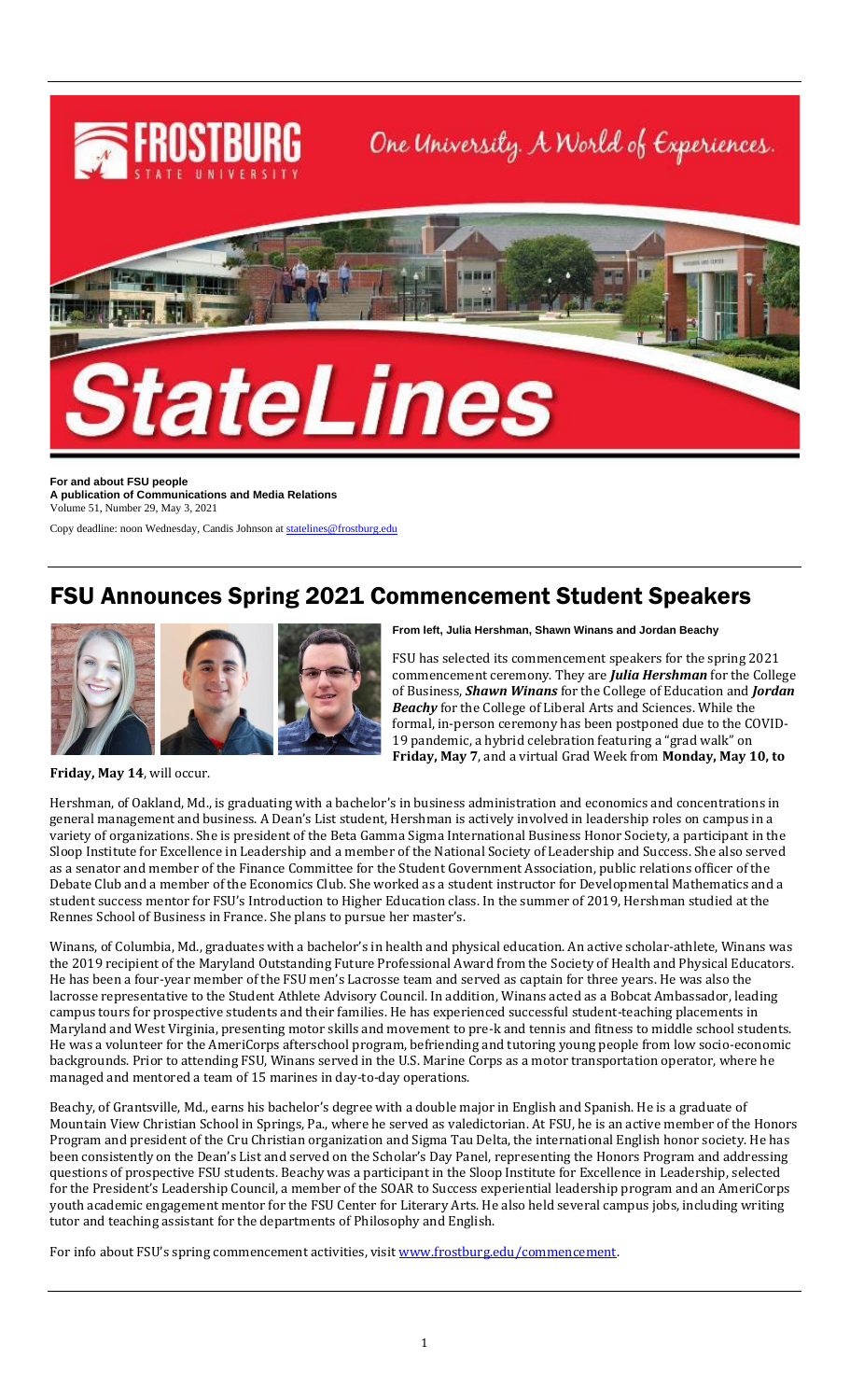### Help for Students

### Have Issues or Concerns?

Be sure to continue to pass on your concerns to *President Nowaczyk* at [president@frostburg.edu](mailto:president@frostburg.edu) or, for specific academic issues, to *Dr. Michael Mathias* a[t provost@frostburg.edu.](mailto:provost@frostburg.edu) Students with individual concerns can be directed to resources by emailing [spring2021@frostburg.edu.](mailto:spring2021@frostburg.edu) And for the spring 2021 plan and information, visit [https://www.frostburg.edu/spring2021.](https://www.frostburg.edu/spring2021) 

# Do You Need to Report an Incident?

FSU is a vibrant community of scholars and educators. To ensure its values as an institution are promoted, students, faculty and staff are asked to adhere to a set of community standards.

If you observe behavior that is counter to FSU's values, be sure to report the conduct to the most appropriate department using one of the referral forms. If you have questions or concerns about which referral form is most appropriate, contact Carl Crowe, dean of Students, in the Office of Student Affairs at 301-687-4312.

Any member of the University community in need of support can reach out to Counseling and Psychological Services at [https://www.frostburg.edu/student-life/campus-services/caps,](https://www.frostburg.edu/student-life/campus-services/caps) the University Council on Diversity, Equity and Inclusion at [https://www.frostburg.edu/student-life/campus-services/center-for-student-diversity-equity-and-inclusion/diversity](https://www.frostburg.edu/student-life/campus-services/center-for-student-diversity-equity-and-inclusion/diversity-committees.php)[committees.php](https://www.frostburg.edu/student-life/campus-services/center-for-student-diversity-equity-and-inclusion/diversity-committees.php) or Student Affairs at [https://www.frostburg.edu/about-frostburg/student-affairs/index.php.](https://www.frostburg.edu/about-frostburg/student-affairs/index.php) **Students can report an incident at [https://www.frostburg.edu/reporting-an-incident.php.](https://www.frostburg.edu/reporting-an-incident.php)** 

# A Message From CAPS

If you are having difficulty taking care of your daily needs and/or notice that your mood has been more depressed or anxious, you are not alone. Help is available at Counseling and Psychological Services (CAPS). Counseling is being provided over confidential tele-health programs.

If you are interested in individual counseling or participating in one of the groups CAPS offers, call 301-687-4234.

If you need immediate support, call 301-687-4234 during business hours or 301-687-4223 in the evening or on the weekend.

Other crisis resources are available at the National Suicide Prevention Lifeline at 1-800-273-8255, Trevor LifeLine at 1-866- 488-7386, Veterans' Crisis Hotline at 1-877-VET2VET (1-877-838-2838), Crisis Text Line where you can text HOME to 741741 for free, 24/7 crisis counseling, and 911.

### Exhibits

**To prevent the spread of the coronavirus, FSU follows state health guidelines requiring the wearing of masks and physical distancing from others. Visitors to campus must visit [www.frostburg.edu/checkin](http://www.frostburg.edu/checkin) for symptom monitoring before arriving on campus and be prepared to display the "Reduced Risk" badge.**

### FSU's Roper Gallery Features Spring 2021 Senior Exhibition, 'Horizons'

FSU's Department of Visual Arts is hosting the spring 2021 Senior Exhibition, "Horizons," at the Stephanie Ann Roper Gallery in FSU's Fine Arts Building through **Friday, May 7**. A video of student work is available on the Roper Gallery Facebook and Instagram pages.

The following art and design students are exhibiting their artwork:

*Seth Adams* is graduating from FSU with a bachelor's in art and design and a minor in art history. His focus areas are illustration and graphic design. After graduation, Adams hopes to pursue a career in digital comics.

*William Baxter* is graduating with a bachelor's in art and design and a minor in graphic design. His focus areas are illustration and sculpture. After graduation, Baxter would like to pursue a career in visual development and animation.

*Emily Cook* is graduating with a bachelor's in art and design, focusing on ceramics and sculpture, a bachelor's in accounting and a minor in art history. After graduation, she plans to focus on her career at West Salisbury Foundry and Machine Company and start her own studio business, focusing on ceramics.

*Taryn Ludwig* is graduating with a bachelor's in art and design, with concentrations in illustration and photography. After graduation, she will pursue her master's in teaching.

*Cassidy Mark* is graduating with a bachelor's in art and design and a minor in art history. Her focus areas are illustration and painting. After graduation, Mark would like to pursue a career in animation storyboarding.

*Tamani McCoy* is graduating with a bachelor's in art and design with minors in biology and animal behavior. Her focus areas include illustration and photography. After graduation, she plans to continue her education and develop her career as a freelancer, scientific illustrator and business owner.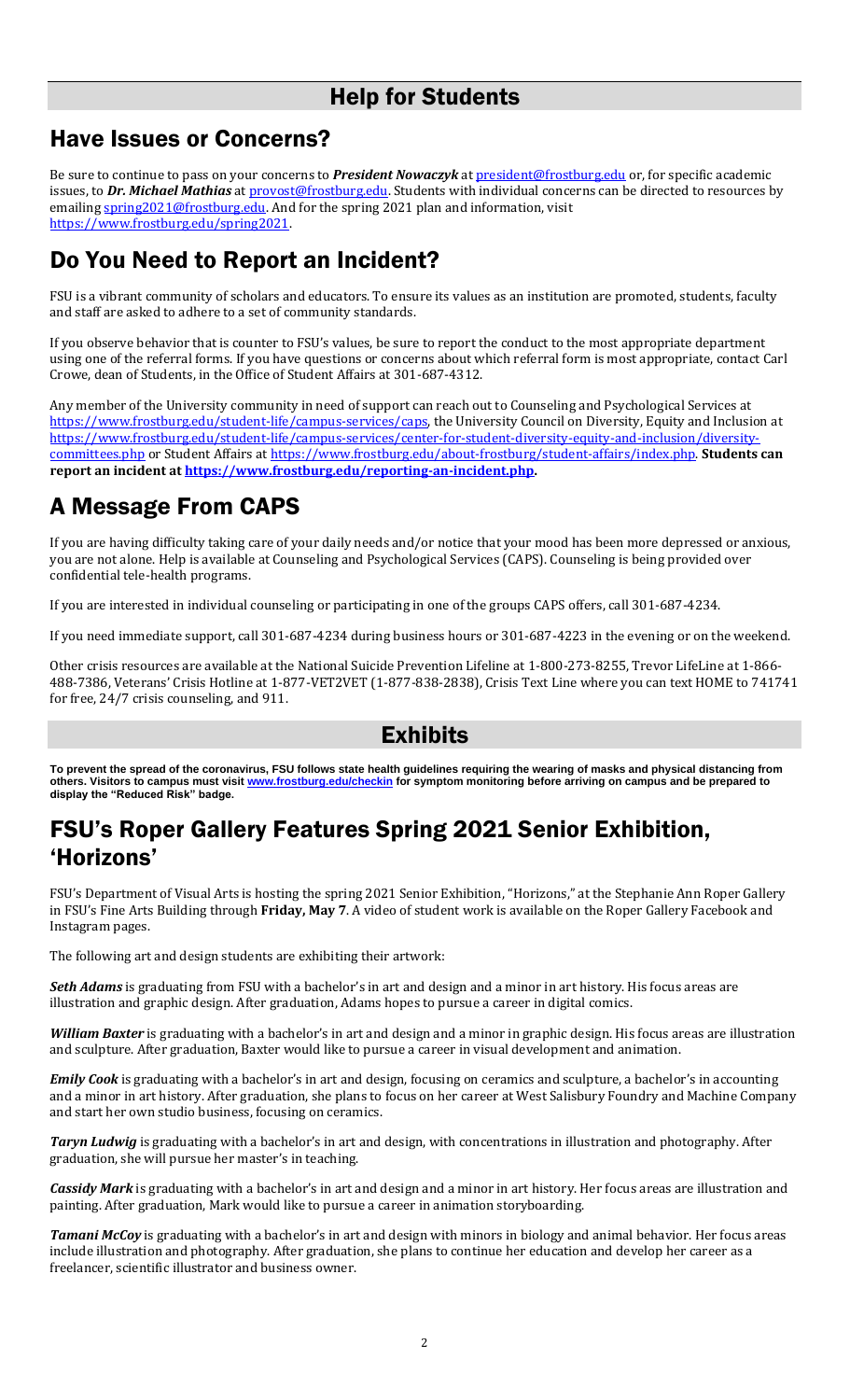*Nicholas Miller* is graduating with a bachelor's in art and design and a minor in art history, with focus areas in illustration and printmaking. After graduation, he plans to continue with freelance work and continue his education.

*Drew Perry* is graduating with a bachelor's in art and design with a dual minor in art history and graphic design. Her focus areas are ceramics and printmaking. After graduating, Perry will be searching for jobs in her field, and hopefully acquire a studio space in the future.

*Natasha Randolph* is graduating with a bachelor's in art and design and minors in fine arts and art history, with a focus in graphic design. After graduation, she plans to continue her freelance work and eventually launch her own business that will include accessories with her designs on them.

*Brice Threatt* is graduating with a bachelor's in art and design with a minor in art history. He has a double focus in photography and graphic design. After graduating, he plans to work with music and fashion companies such as Rock Nation and Vogue.

*Julia Walsh* is graduating with a bachelor's in art and design, focusing mainly on illustration, with two minors, graphic design and art history. After graduation, Walsh plans to continue building her portfolio with some freelance work and pursue a career in the arts.

*David Whitaker* is graduating with a bachelor's in art and design, with concentrations in graphic design and illustration, and a minor in graphic design. After graduation, he plans to attend graduate school to continue studying graphic design or visual media arts.

*Hailey Yommer* is graduating with a bachelor's in art in design and minors in history and art history. Her focus areas include painting and illustration. After graduating, Yommer will pursue a master's in teaching at FSU.

The Roper Gallery is open Monday through Friday from 1 to 5 p.m. For info, contact the Department of Visual Arts at 301-687- 4797.

# Smithsonian Companion Exhibit on Display at Ort



**Former Maryland House Speaker Cas Taylor is featured in the companion exhibit.**

The Ort Library is partnering with the Allegany Museum to provide a companion exhibit for the "Voices and Votes: Democracy in America" Smithsonian travelling exhibit on display at the museum through **Saturday, May 29**. The Ort Library companion exhibit features Western Maryland people in public service and includes memorabilia such as campaign buttons, bumper stickers, plaques and photographs. People highlighted include Sen. J. Glenn Beall Sr. and Sen. J. Glenn Beall Jr. – two of three U.S. senators to serve from Western Maryland. The exhibit also features Lucile Roeder, the first woman to serve on the Cumberland City Council and later

become Allegany County commissioner, as well as former Maryland House Speaker Cas Taylor and State Sen. John Bambacus. The companion exhibit is on display on the third floor and will remain up **through May**.

### Presentations

### Dr. Helen Bailey to Speak on Dolphins and the Chesapeake DolphinWatch Project

The Appalachian Laboratory of the University of Maryland Center for Environmental Science (UMCES) will host Dr. Helen Bailey for an engaging talk on dolphins and the Chesapeake DolphinWatch project. This event, part of the lab's Watershed Moments Community Learning Series, will take place on **Thursday, May 13**, at 6:30 p.m. on Zoom.

Bailey, a research associate professor with UMCES, founded the Chesapeake DolphinWatch project in 2017 to learn more about bottlenose dolphins in the Chesapeake Bay. The project enables volunteers, also known as citizen scientists, to report their dolphin sightings through a mobile app and website, helping Bailey and her team identify the best locations in the bay to study dolphins and helping improve understanding of this protected species.

This event is free but registration is required. To register, visit [www.umces.edu/watershed-moments.](http://www.umces.edu/watershed-moments)

For info, contact Rhonda Schwinabart at rschwinabart@umces.edu.

# 'Where the Ticks Are,' a Presentation by Dr. Rebekah Taylor

As part of its Watershed Moments Community Learning Series, the Appalachian Laboratory will host *Dr. Rebekah Taylor*, an associate professor in FSU's Department of Biology, who will present "Where the Ticks Are: Mapping the Location of Pathogen-Carrying Ticks in Western Maryland" on **Thursday, May 20**, from 6:30 to 8 p.m. She will discuss the ongoing research she and her students have been conducting on ticks and Lyme disease in Western Maryland.

This event will be held on Zoom. Registration is required at [https://www.usmf.org/rebekahtaylor.](https://www.usmf.org/rebekahtaylor) Once registered, attendees will receive the Zoom information via email.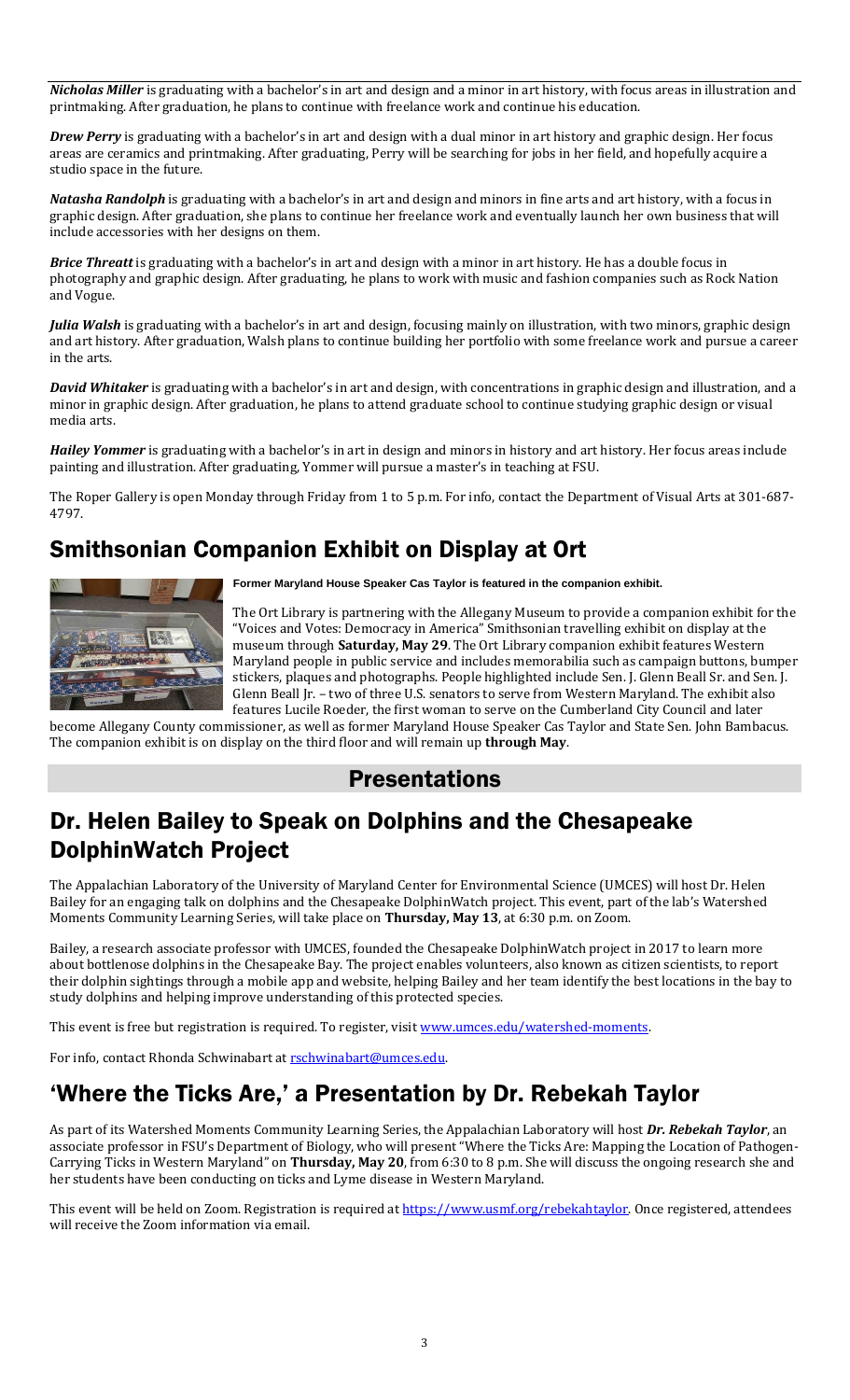### Points of Pride

# Reduce, Reuse, Recycle Poster Contest Winners Announced



**From left, first-, second- and third-place winning posters**

Congratulations to the winners of the 2021 Reduce, Reuse, Recycle Poster Contest sponsored by Learning Green, Living Green at FSU! A total of 40 posters were created by students in ART 207 Graphic Design. These posters help communicate environmental awareness for FSU's celebration of Earth Week.

The winners are Alexandra Dean – first place (\$100), Kaitlyn Tilley – second place (\$50) and Lydia Martz – third place (\$25).

You can view all the entries at [https://www.facebook.com/frostburglglg/photos/pcb.4306113282733753/4306108059400942.](https://www.facebook.com/frostburglglg/photos/pcb.4306113282733753/4306108059400942) 

### FSU's Lambda Nu Chapter of Beta Beta Beta Welcomes New Members



Congratulations to the new members of Beta Beta Beta! Tri-Beta is an honor and professional society for scholars in biology dedicated to improving the understanding and appreciation of biological study. FSU's Lambda Nu Chapter of Beta Beta Beta, its president *Sei Maakeh Boayue* and faculty advisors *Dr. Rebekah Taylor* and *Dr. Frank Hughes* welcomed new members during an induction ceremony held on April 21.

Congratulations to *Natalie Buscemi*, *Courtney* 

*Funkhouser*, *Sami Jo Kight*, *Joshua Clem*, *Jacob Wilson*, *Bryer Saville*, *Karla Alexander*, *John Sweeney*, *Emma Helmstetter*, *Kwabena Bofah*, *Megan Welsh*, *Sara Temple*, *Kiana Matos*, *Marguerite Haupt*, *Madeline Santmyire*, *Lauren Drugger*, *Sara Kershner*, *Jasmine Smiley*, *Jameela Rogers*, *Amy Alderton*, *Omoshalewa Akinlade* and *Brett Thomas*.

FSU was represented by *Joshua Clem* at the 2021 Virtual Tri-Beta Northeast District Conference in April hosted by the Xi Psi Chapter of Beta Beta Beta at Duquesne University in Pittsburgh, where he presented a project titled "Triticain-α: An Enzymatic Approach to Managing Celiac Disease."

Several other members also presented projects at FSU's recent Undergraduate Research Symposium.

# Office of Sponsored Programs Successes/News

On April 20, project director *Don Swogger* (S.A.F.E. Office) was awarded \$159,723 in U.S. Department of Health and Human Services funds by the Maryland Department of Health, Office of Population Health Improvement, for the project, "Alcohol, Tobacco and Other Drug Prevention Center (FY2022)."

For info, see the Office of Sponsored Program's Successes/News webpage at [http://www.frostburg.edu/osp/successesnews.php.](http://www.frostburg.edu/osp/successesnews.php)

### Take Note

### Faculty Senate Steering Committee Statement on Combatting Racism and Discrimination

At a time of reflection on racial justice in the U.S. and on our campus, the members of the Faculty Senate Steering Committee, on behalf of the FSU faculty, reaffirm our commitment to the University's values of diversity, inclusion and cultural competence. Racism and discrimination have no place on our campus. We have a commitment as educators to teach our students and each other to live our values and overcome hate and to work to dismantle racism and discrimination wherever they occur.

Anyone can report incidents of hate or bias using the link on the website for the Office of Diversity, Equity and Inclusion: [https://www.frostburg.edu/student-life/campus-services/center-for-student-diversity-equity-and-inclusion/Office-of-](https://www.frostburg.edu/student-life/campus-services/center-for-student-diversity-equity-and-inclusion/Office-of-Diversity-Equity-and-Inclusion.php)[Diversity-Equity-and-Inclusion.php.](https://www.frostburg.edu/student-life/campus-services/center-for-student-diversity-equity-and-inclusion/Office-of-Diversity-Equity-and-Inclusion.php) Students who feel they have experienced discrimination in the way their grades have been determined should also use the existing University Procedures for Review of Alleged Arbitrary and Capricious Grading found in the back of the undergraduate and graduate catalogs.

The University Council on Diversity, Equity and Inclusion (UCDEI) has developed a 10-point plan to create racial justice at FSU. The Faculty Senate will work with UCDEI, the Student Government Association, the Provost's Office and the Office of Diversity, Equity and Inclusion, and other campus stakeholders to implement this plan. Faculty members have already been asked to complete training through LinkedIn Learning on more inclusive instructional design. We hope this training and the other actions in the plan will help make FSU a more welcoming, just and equitable university.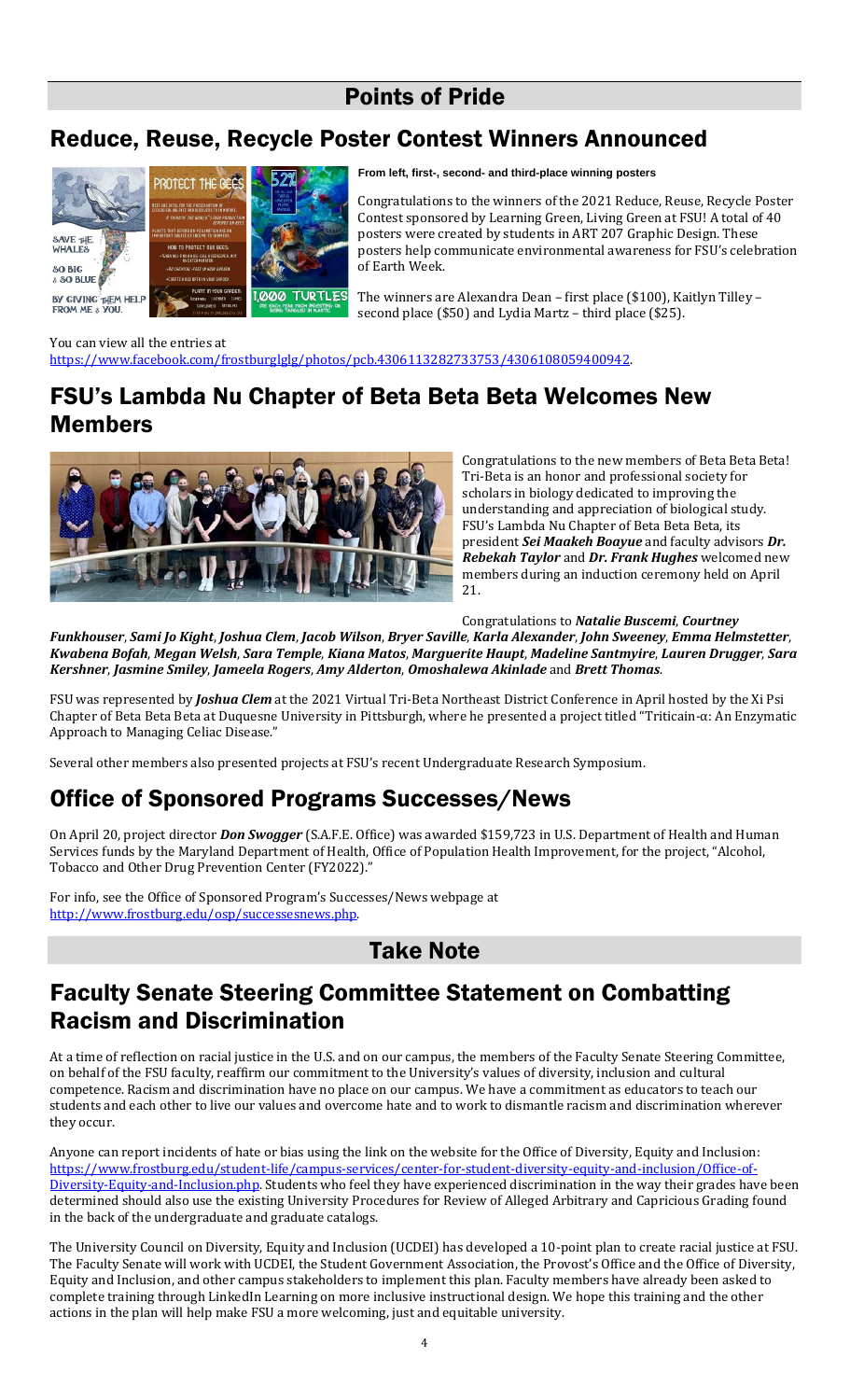For info, contact Dr. Benjamin Norris, chair of the faculty and an associate professor in FSU's Department of Chemistry, at [bnnorris@frostburg.edu.](mailto:bnnorris@frostburg.edu) 

### First-Ever Virtual USM Professional Development Conference Coming in June!



Professional **DEVELOPMENT WEEK USM WORKPLACE 2021** AND BEYOND

The first-ever virtual University System of Maryland Professional Development Conference will take place **Monday, June 7, through Friday, June 11**. This conference is a collaboration between all of the universities in the system to deliver an event for everyone. Topics will include productivity, personal leadership mastery, diversity/equity/inclusion and workplace wellness. More information will be coming in the next few weeks.

Additionally, the videos from the spring 2021 Professional Development Conference, as well as the conference that was hosted in the fall of 2020, are available on LinkedIn Learning and the HR Training and Development page.

FSU HR Training and Development page: [https://www.frostburg.edu/human-resources/hr-service-areas/Training](https://www.frostburg.edu/human-resources/hr-service-areas/Training-and-Development/index.php)[and-Development/index.php](https://www.frostburg.edu/human-resources/hr-service-areas/Training-and-Development/index.php)

Spring 2021 PDC LinkedIn Learning link[: https://bit.ly/3neBlIg](https://bit.ly/3neBlIg)

Fall 2020 PDC LinkedIn Learning link[: https://bit.ly/3esRINu](https://bit.ly/3esRINu)

### Say Thank You to Teachers Who've Made a Difference!



The FSU Center for Teaching Excellence invites you to celebrate Thank a Teacher Week (**Monday, May 3, to Friday, May 7**) by sending Thank-a-Grams to your favorite teachers, mentors or teaching/learning assistants who have helped you learn  $\sum_{\omega \in \mathcal{C}} \prod_{\omega \in \mathcal{C}}$  favorite teachers, mentors or teaching/learning assistance with their class.

To send a Thank-a-Gram, go t[o https://tinyurl.com/2pf69yxz](https://tinyurl.com/2pf69yxz) and fill out the form any

time; you have until **Friday, May 7**. Thanked teachers will receive an electronic Thank-a-Gram with your message after exams and the grading period have ended.

Thank a Teacher Week is sponsored by the Center for Teaching Excellence. If you would like to help with Thank a Teacher week, email [cte@frostburg.edu.](mailto:cte@frostburg.edu)

### In Case You Missed It

The recording of the most recent Physics and Engineering Alumni Webinar is available as the Webex meeting recording, P&E Alumni Webinar Series: Graduate School in Physics-20210419 2204-1.

The recording link i[s https://frostburg.webex.com/frostburg/ldr.php?RCID=86051e63e265454094ff337fefd80a88.](https://frostburg.webex.com/frostburg/ldr.php?RCID=86051e63e265454094ff337fefd80a88)

### Department of Communication Virtual Honors Colloquium

Join the Department of Communication on **Thursday, May 6**, at 6 p.m. as they honor exemplary students from the department. New members will be inducted into FSU's Phi Epsilon chapter of the communication honor society, Lambda Pi Eta, and other students will be recognized for extraordinary efforts in their studies and the field of communication. Register here to support the students virtually: https://bit.ly/3x3zieI.

For info, contact Dr. Elesha L. Ruminski [\(elruminski@frostburg.edu\)](mailto:elruminski@frostburg.edu), Dr. Sheri Whalen [\(sawhalen@frostburg.edu\)](mailto:sawhalen@frostburg.edu) or Communication Leadership Lab assistant Raye Maguire [\(rdmaguire0@frostburg.edu\)](mailto:rdmaguire0@frostburg.edu).

### Communication Leadership Lab to Present Civil Citizen Communicator Award



The Communication Leadership Lab will award the seventh annual Civil Citizen Communicator Award this month. This award is given to an FSU student who has, within the previous year, demonstrated communication leadership or a commitment through word and actions to civility and constructive change within an organization or community. This person should have demonstrated communication competence, leadership competence and an awareness of and responsiveness to matters of civility that impact others. This award aligns with the mission of our programs and FSU to support the oral communication competency and leadership development of our students, and it supports

regional development through recognition of efforts linking the campus to community partners.

Judges for the award include *Trevor Jones '17*, who works for Baltimore County Councilman Julian Jones; *Renee Mason '16*, of the Allegany County Library System; and *Sherry White*, who works for News and Media Services (Advancement) at FSU.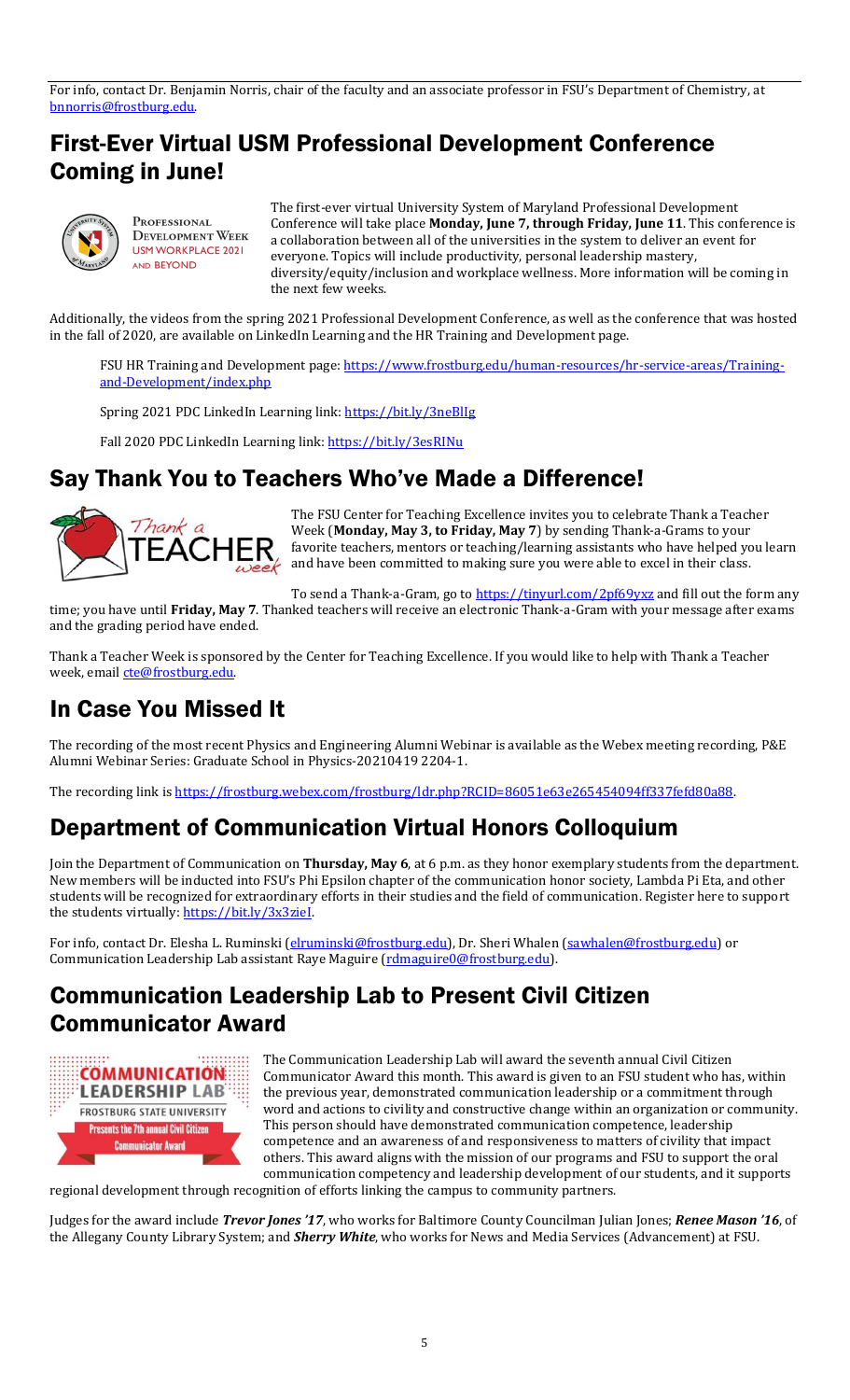

Throughout his tenure at FSU as a communication studies and philosophy major, Jones secured internships within all three levels of government – local, state and federal. While at FSU, he worked alongside the president of the regional NAACP in Allegany County, Md., as the FSU student liaison and member of the Political Action Committee. Jones was granted TS clearance through Pacific Architect Engineers and spent time working for the FBI as a legal administrative specialist. He works as a legislative aide and communications director for Baltimore County Councilman Julian Jones and plans to attend law school.

Mason is the Arts and Graphics coordinator for the Allegany County Library System. In 2017, she spearheaded the creation of the local chapter, Choose Civility: Allegany County, a grassroots initiative to improve and enrich Allegany County by promoting civil conversations and kindness toward others. Through partnerships with local entities like FSU, ACM, the Women's Action Coalition, Leadership Allegany, the Class of 2018 and NAACP, the local Choose Civility chapter remains viable and sustainable.



With more than 25 years of experience in communication and media, White is a writer/digital communication specialist at FSU. While she began her career writing and editing for companies such as Simon and Schuster, Houghton Mifflin and Pearson Education, White's interests and career have evolved toward graphic and website design. She is pursuing a graduate certificate in user experience/user interface design from the University of Baltimore.

For info regarding the award, contact Dr. Elesha L. Ruminski, professor of Communication Studies and coordinator of Leadership Studies and the Communication Leadership Lab, at **elruminski@frostburg.edu**. This panel of reviewers external to the Department of Communication will rank and determine the award winner, and public announcement will be made **in May**, with special recognition during the **Thursday, May 6**, Department of Communication Honors Colloquium. Each award winner's name is etched on the Civility Cup, which is displayed in the Department of Communication. In addition to this public recognition, a formal certificate of acknowledgement will be given to the student who receives this honor.

# Grad Walk and Virtual Celebration Page

FSU's spring 2021 Commencement celebration will include an in-person Grad Walk and prerecorded Virtual Commencement Celebration site, including a graduate slide show with personalized messages and photos.

#### Grad Walk

The FSU Grad Walk experience will be held at FSU's Cordts PE Center on **Friday, May 7**.

Eligible January and May 2021 graduates must reserve a time slot to participate. A link was sent to all approved graduates' FSU email. Participation in this event is by reservation only.

The Grad Walk includes individual graduate recognition, the attendance of up to two guests who accompany the graduate throughout the walk, livestreaming of that featured moment crossing the stage, multiple photo ops, including professional photographers, and other fun moments. "Graduation Day" will be celebrated in various ways throughout campus that day. COVID precautions will be in place throughout campus.

For info, see the Grad Walk FAQ at www.frostburg.edu/commencement.

#### Virtual Grad Week

Celebrate on social media all week **Monday, May 10, through Friday, May 14**.

The virtual commencement celebration site features a personalized graduate photo slideshow that will be posted at [www.frostburg.edu](http://www.frostburg.edu/) beginning at 12:01 a.m. on **May 14** and will be available for you to view unlimited times at your convenience.

For info, see the Virtual FAQ page at www.frostburg.edu/commencement.

#### To-Do List for Graduates

Register for the virtual celebration page and submit photos for the slideshow through the email that was sent to your FSU account (from **commencement@frostburg.edu**) upon approval to graduate.

At the end of that registration, you'll be taken to the cap-and-gown order form. If you placed your order by April 14, you will receive your cap and gown by **Tuesday, April 27**. After that point, delivery will take two weeks. Caps and gowns are not required to attend the Grad Walk but are encouraged.

Sign up for a Grad Walk time slot at the link sent to your FSU email. Be sure to work around your final exam schedule. You may arrive at any point within the half hour that you select.

Have your guest(s) sign up for the COVID check-in on the FSU app under Guest Login. Guests do not need to be COVID tested.

For info, emai[l commencement@frostburg.edu.](mailto:commencement@frostburg.edu)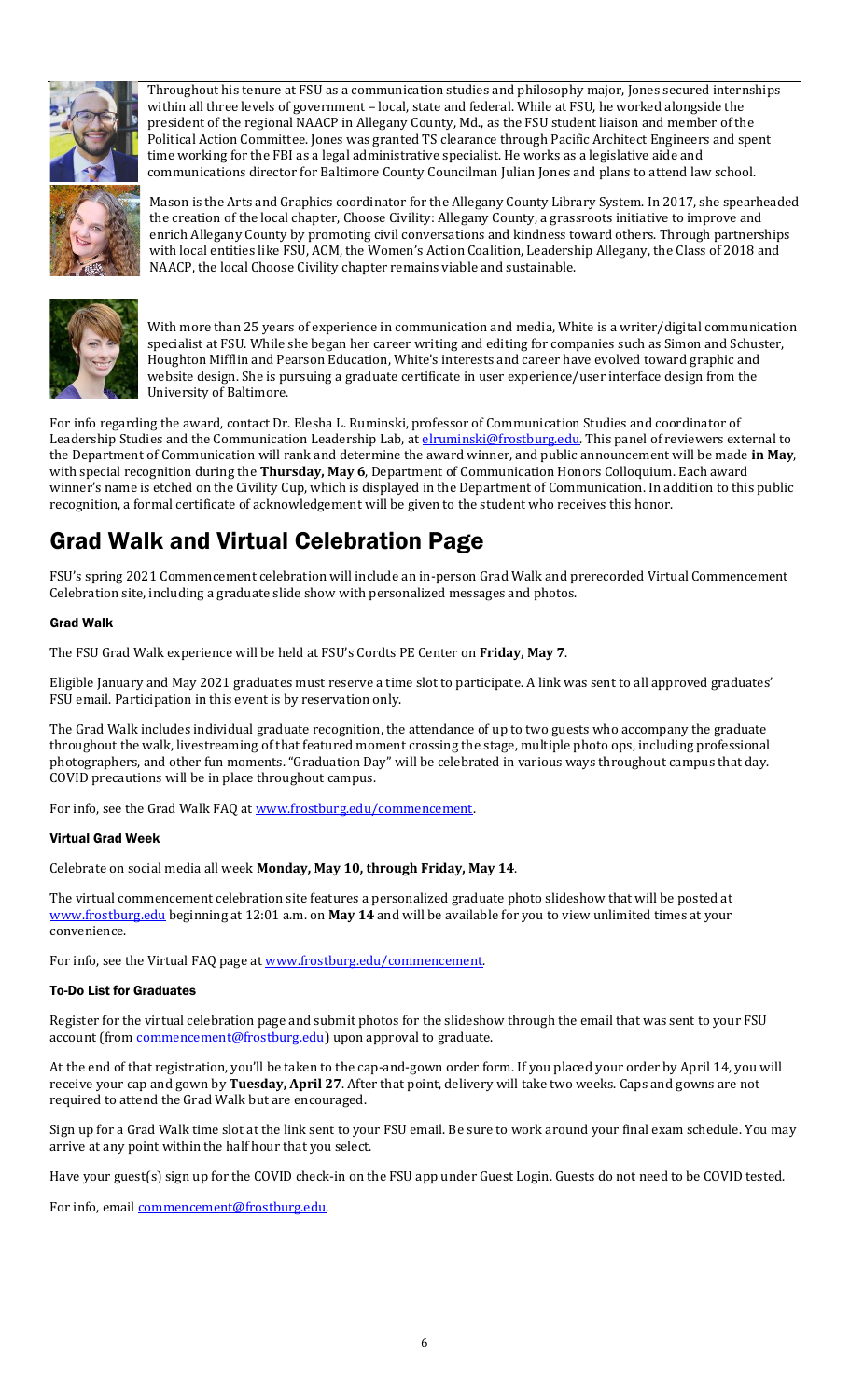### Volunteers

### Grad Walk Volunteers Needed!

Volunteers are needed to help out at Grad Walk on **Friday, May 7**. Volunteers will need to be stationed throughout the graduates' path in the PE Center, keeping things moving, keeping enough distance between groups to stay COVID-safe and assisting guests and graduates as needed. You can help out for the whole day from 9:30 a.m. to 2:30 p.m. or for one of the following time frames: 9:30 to 10:30 a.m. (10:30 to 11 a.m. break), 11 a.m. to 12:30 p.m. (12:30 to 1:30 p.m. break) or 1:30 to 2:30 p.m.

For info, contact Brittni Kaetzel at **bkteter@frostburg.edu**.

### Internships

# Intern in D.C. (or From Home) This Fall

# The Washington Center

Interested in interning in Washington, D.C., or from the comfort of home this fall, while earning academic credit on campus? Apply to The Washington Center's Academic Internship Program. Mark your calendar for its upcoming application deadline on

**Wednesday, May 5**, and start your application today. For info, contact Amy Shimko, Career and Professional Development Center, in Pullen 110.



### FSU-TV3 and CLA Showcase Local, Regional and National Authors



FSU-TV3 and the Center for Literary Arts are working together to showcase local, regional and national authors. Invited authors have done virtual readings , and this collaborative effort will give authors the opportunity to deliver their messages to a wider audience. Tune in to FSU-TV3 on **Wednesday, May 5**, at 7 p.m. to hear author Jacob M. Appel's talk "Risk and Resource Allocation in Times of Crisis." The COVID-19 pandemic has raised challenging questions about the allocation of risk and resources in healthcare, and this

presentation will provide more information. Then, on **Wednesday, May 12**, tune in at 7 p.m. to hear a panel discussion: "White Privilege and Anti-Racism," with authors Ailish Hopper and Sebastian Matthews, who will discuss the role authors share in addressing white privilege and in doing anti-racism work.

### Communication Dept., FSU-TV3 and Dept. of Music Will Stream Select FSU Performances

The Department of Communication and FSU-TV3 are collaborating with the Department of Music to livestream select performances to YouTube. Student intern *Shana Thomas*, with assistance from cable channel manager *Melanie Lombardi* and department chair *Dr. Keith Terry*, streamed the Faculty Artist Series Concert featuring *Dr. Joseph Yungen* that was held on April 3. Tune in to watch the performance on **Monday, May 10**, at 7 p.m.. And tune in **Wednesday, May 19**, for the Piano Ensemble and Studio Recital held on April 18.

### This Week on 'The Bottom Line on Air'



The Bottom Line, FSU's independent student newspaper, and FSU-TV3, FSU's educational access channel, will air their weekly news broadcast show on **Wednesday, May 5**, at 8 p.m. The 30-minute show will be available on Facebook, YouTube and on basic Comcast cable channel 3. The show is hosted by student *Claire Sullivan*, associate produced by student *Cassie Conklin* and executive produced by *Melanie Lombardi*, cable channel manager.

This week outgoing SGA president *Noah DeMichele* will reflect on the pandemic year and what it meant to lead the student body through an unusual time, *Robert "Coop" Cooper* will talk about the exciting solutions that the University Programming Council and student organizations found to coronavirus restrictions this year and what to look forward to in 2021-2022, and *Jenica Braxton*, program coordinator for Diversity, Equity and Inclusion, will speak about the highs and lows of advocating for change this year and her goals for the future.

Watch the show on FSU-TV3's YouTube page at [https://www.youtube.com/channel/UCBYNZFo1rDZdpNzDL1ruREQ,](https://www.youtube.com/channel/UCBYNZFo1rDZdpNzDL1ruREQ) the channel's Facebook page at <https://www.facebook.com/FSUTV3> or the FSU-TV3 website a[t https://www.frostburg.edu/fsu](https://www.frostburg.edu/fsu-tv3/programming-information/programming.php)[tv3/programming-information/programming.php.](https://www.frostburg.edu/fsu-tv3/programming-information/programming.php) To stay connected with The Bottom Line, go to [www.thebottomlinenews.com](http://www.thebottomlinenews.com/)</u> or find TBL on Twitter @BottomLineTBL.

#### Jobs

### Help Wanted at The Bottom Line

The Bottom Line is hiring! To express interest in joining The Bottom Line for writing  $\mathit{a}^{a,b}$  and paid positions for the next school year, reach out to Delanie Blubaugh at  $B$ [dgblubaugh0@frostburg.edu.](mailto:dgblubaugh0@frostburg.edu)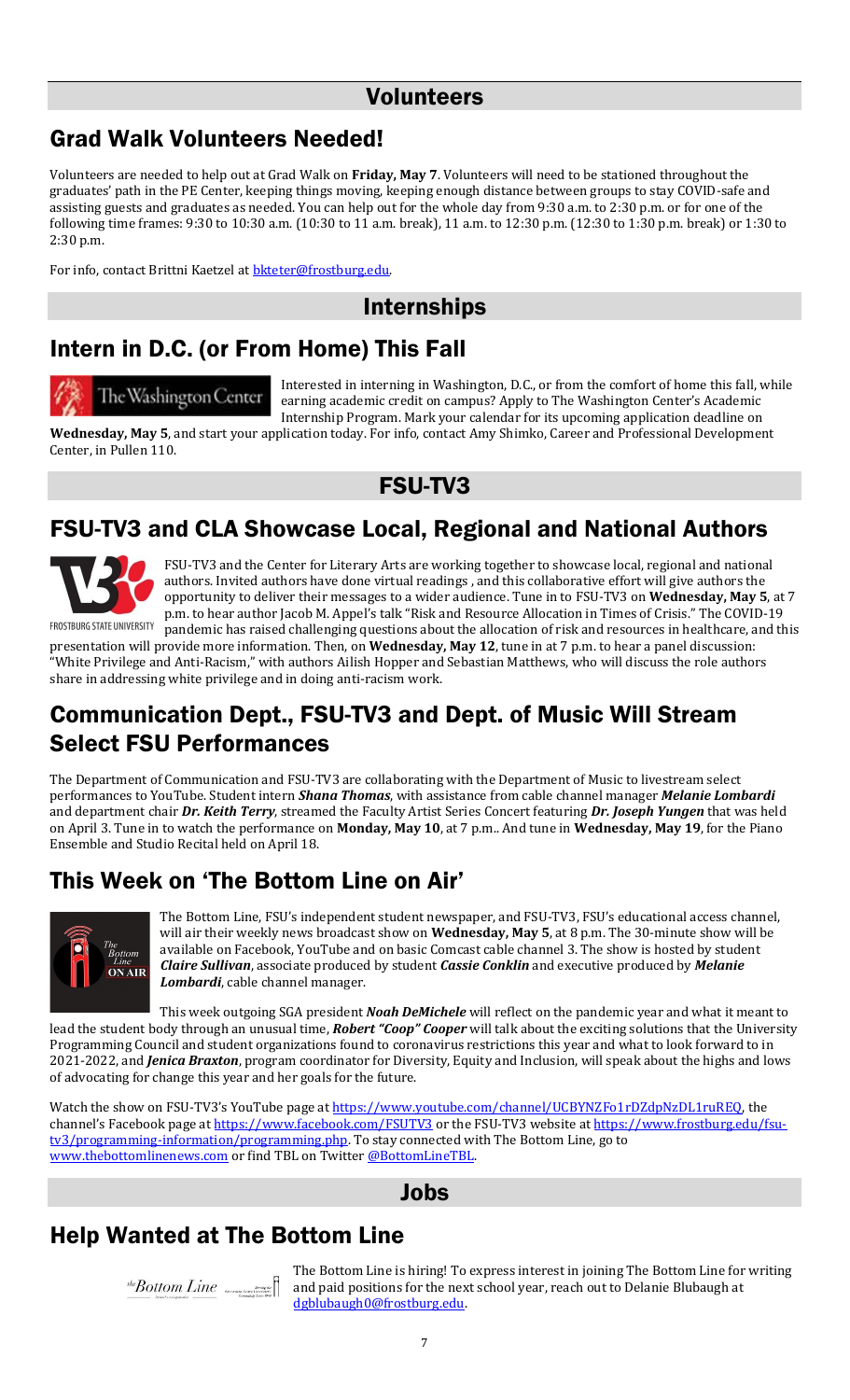# Edgewood Commons Is Hiring!



#### Student Maintenance Workers

Edgewood Commons seeks student maintenance workers for summer 2021. Student maintenance staff will assist in helping prepare the community for incoming residents for the fall semester. This position will pay \$11.75 per hour. Multiple positions are available. For an

application and position description, visit [https://workforcenow.adp.com/mascsr/default/mdf/recruitment/recruitment.html?cid=26793274-004a-41d0-956a-](https://workforcenow.adp.com/mascsr/default/mdf/recruitment/recruitment.html?cid=26793274-004a-41d0-956a-12718c230735&ccId=19000101_000001&jobId=380077&source=CC2&lang=en_US)[12718c230735&ccId=19000101\\_000001&jobId=380077&source=CC2&lang=en\\_US.](https://workforcenow.adp.com/mascsr/default/mdf/recruitment/recruitment.html?cid=26793274-004a-41d0-956a-12718c230735&ccId=19000101_000001&jobId=380077&source=CC2&lang=en_US) 

#### Graduate Assistant Resident Director

Edgewood Commons seeks a graduate assistant resident director for the 2021-22 school year. This person will help oversee RA staff and social media, as well as boost the student experience at Edgewood. This position will include an hourly wage and living accommodations at Edgewood Commons Apartments. Applicants should have obtained a four-year degree. For an application and position description, visit

[https://workforcenow.adp.com/mascsr/default/mdf/recruitment/recruitment.html?cid=26793274-004a-41d0-956a-](https://workforcenow.adp.com/mascsr/default/mdf/recruitment/recruitment.html?cid=26793274-004a-41d0-956a-12718c230735&ccId=19000101_000001&jobId=380074&source=CC2&lang=en_US)[12718c230735&ccId=19000101\\_000001&jobId=380074&source=CC2&lang=en\\_US.](https://workforcenow.adp.com/mascsr/default/mdf/recruitment/recruitment.html?cid=26793274-004a-41d0-956a-12718c230735&ccId=19000101_000001&jobId=380074&source=CC2&lang=en_US) 

Review of applications and interviews will take place immediately. Positions will remain open until filled. For info, email [info@edgewoodfsu.com](mailto:info@edgewoodfsu.com) or call 301-689-1370.

### Student Life

### Edgewood Commons Taking Applications for 2021-2022



Edgewood Commons is taking applications for the 2021-2022 school year. As a top on-campus housing option, Edgewood Commons meets the FSU residency requirements for students, offering the only oncampus, apartment-style living experience. Edgewood Commons is a top choice with an array of residential amenities and apartments that include all-private bedrooms, furnished apartments with full kitchens, fullsize washers and dryers, and more. Schedule a virtual tour and learn how Edgewood Commons can be your top on-campus housing choice by phone at 301-689-1370 or email at [info@edgewoodFSU.com.](mailto:info@edgewoodFSU.com)

Secure your new home and apply today at [http://edgewoodfsu.com.](http://edgewoodfsu.com/) Check out Edgewood Commons on Facebook a[t https://www.facebook.com/EdgewoodCommonsFSU](https://www.facebook.com/EdgewoodCommonsFSU) and Instagram at

[https://www.instagram.com/edgewoodfsu.](https://www.instagram.com/edgewoodfsu)

### Health and Safety Messages

### Fully Vaccinated? Don't Let Your Guard Down!



For now, fully vaccinated people should continue to:

Take precautions in indoor public settings like wearing a well-fitted mask

Wear well-fitted masks when visiting indoors with unvaccinated people who are at increased risk for severe COVID-19 disease or who have an unvaccinated household member who is at increased risk for severe COVID-19 disease

Wear well-fitted masks when visiting indoors with unvaccinated people from multiple households

Avoid indoor large-sized, in-person gatherings

Get tested if experiencing COVID-19 symptoms

Follow guidance issued by individual employers

Follow CDC and health department travel requirements and recommendations

For info, check out the CDC webpage at [https://www.cdc.gov/coronavirus/2019-ncov/vaccines/fully-vaccinated](https://www.cdc.gov/coronavirus/2019-ncov/vaccines/fully-vaccinated-guidance.html)[guidance.html.](https://www.cdc.gov/coronavirus/2019-ncov/vaccines/fully-vaccinated-guidance.html) 

#### **VALUES AND VISION: FROSTBURG STATE UNIVERSITY IN 2023**

#### **CORE VALUES**

Frostburg State University is a place where every student can experience a myriad of opportunities both in and out of the classroom, fostered by a sense of inclusion and close mentoring relationships with faculty and staff.

Frostburg State University is committed to developing cultural competence and cultivating understanding of and respect for a diversity of experiences and world views that encourage each person's ability to "take the perspective of the other."

Frostburg State University is committed to a system of shared governance that allows faculty, staff and students to learn about the issues the University confronts and that provides a structure for meaningful input into University decisions.